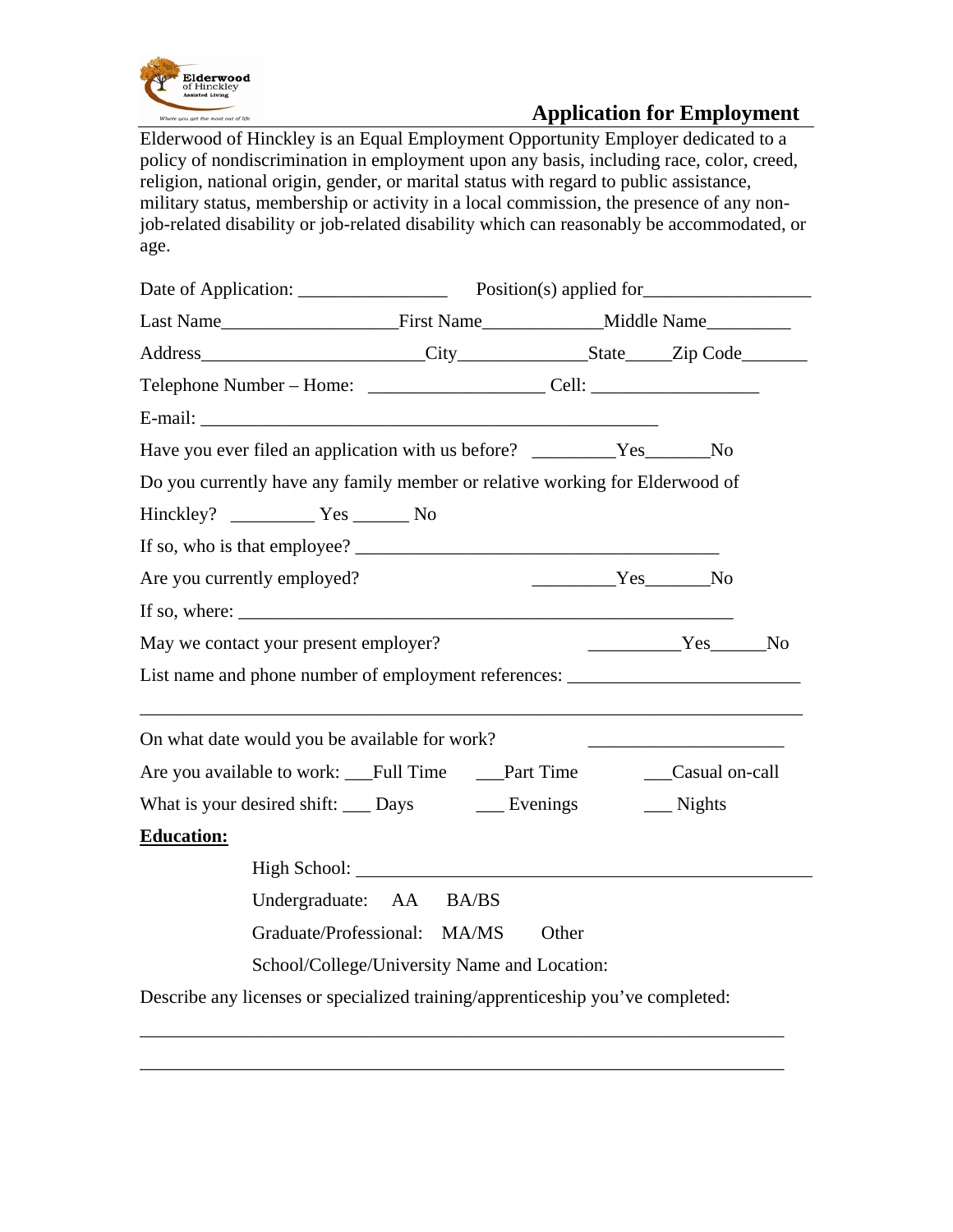## **Employment History:**

Start with your present or last job. Include any job-related military service assignments and volunteer activities. You may exclude organizations, which indicate race, color, religion, gender national origin, handicap or other protective status.

| 1) Dates employed: From:      | To: |         |
|-------------------------------|-----|---------|
|                               |     |         |
|                               |     |         |
|                               |     |         |
| Hourly Rate/Salary: Starting: |     | Ending: |
|                               |     |         |
| Supervisor                    |     |         |
|                               |     |         |
|                               |     |         |
| 2) Dates employed: From:      | To: |         |
| Work Performed or Title:      |     |         |
|                               |     |         |
|                               |     |         |
| Hourly Rate/Salary: Starting: |     | Ending: |
|                               |     |         |
| Supervisor                    |     |         |
|                               |     |         |
|                               |     |         |
| 3) Dates employed: From:      | To: |         |
| Work Performed or Title:      |     |         |
|                               |     |         |
| Address                       |     |         |
| Hourly Rate/Salary: Starting: |     | Ending: |
| Telephone Number(s)           |     |         |
|                               |     |         |
|                               |     |         |